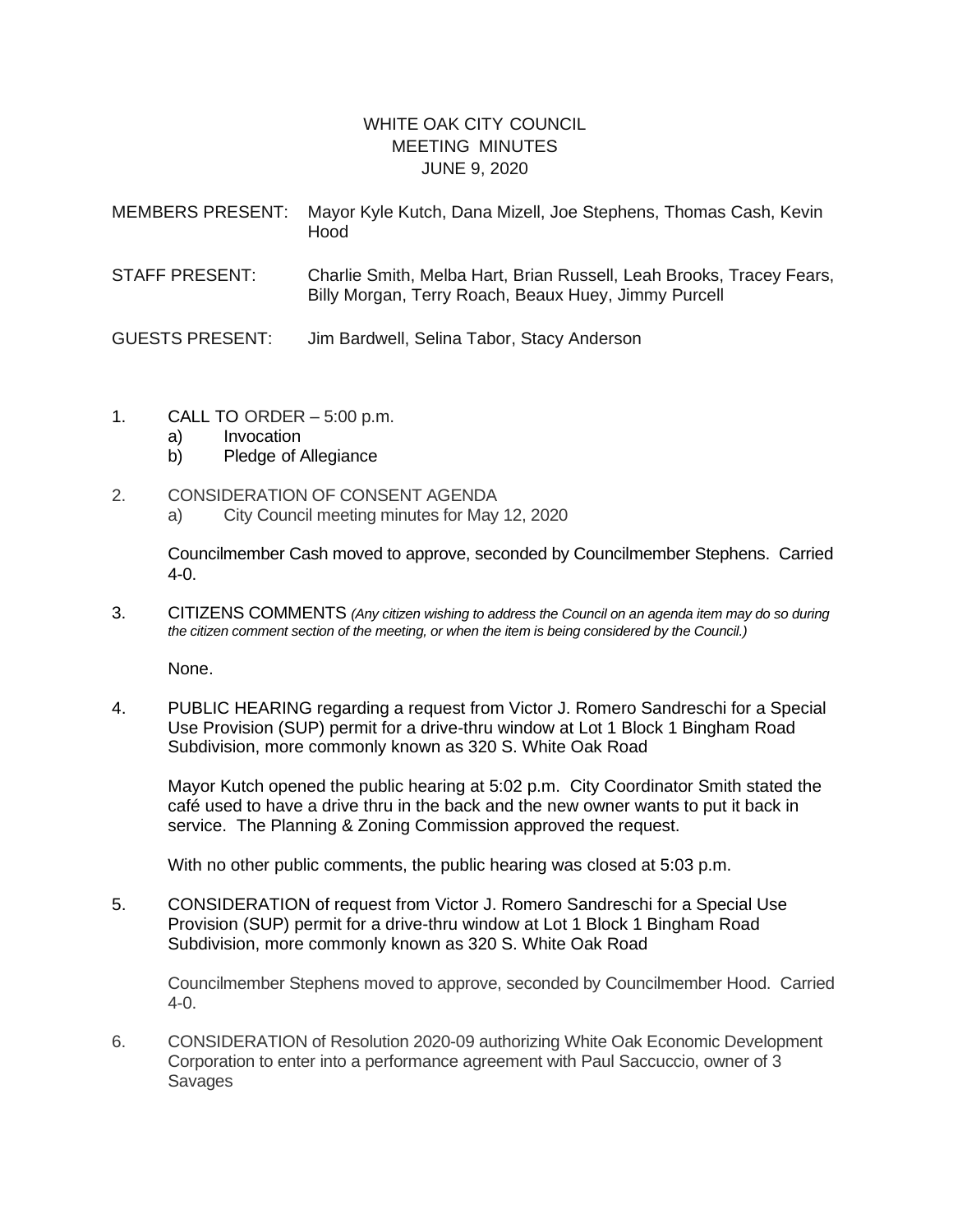CITY COUNCIL MEETING MINUTES June 9, 2020 Page 2

7. CONSIDERATION of appointment of Mayor Pro-tem

Councilmember Cash moved to appoint Councilmember Kevin Hood. Motion seconded by Councilmember Stephens. Carried 4-0.

8. CONSIDERATION of consent for encroachment of Lot 29 Country Estates Addition, William Castleberry Survey, A-38, more commonly known as 802 Robin Lane

City Coordinator Smith explained that the title company is requesting a letter of consent for the building that is encroaching on the cul-de-sac right of way. He stated the street is not actually built as wide as shown on the plat.

Councilmember Cash moved to approve the letter of consent with the condition that we can take it back if needed. Motion seconded by Councilmember Mizell. Carried 4-0.

9. EXECUTIVE SESSION pursuant to Government Code §551.074 regarding City Secretary position due to retirement notice of Assistant City Manager/City Secretary Melba Hart

The Council recessed into executive session at 5:13 p.m.

10. RECONVENE into open session and take any action necessary regarding City Secretary position

The Council reconvened into open session at 6:00 p.m. Councilmember Hood moved with reluctance to accept Melba Hart's letter of retirement effective September 25, 2020 and to give her ample time to change her mind. Motion seconded by Councilmember Cash. Carried 4-0.

Councilmember Cash moved to appoint Leah Brooks to move into the City Secretary position and to actively start looking for a utility billing clerk. Motion seconded by Councilmember Stephens. Carried 4-0.

- 11. CITY COORDINATOR REPORT
	- a) Update on capital improvement projects

None.

b) Administrative updates

Our service provider has been breached and we have no computers or phones at this time in City Hall. Phones have been routed to the police department. There is an ongoing law enforcement investigation and we hope this matter will be resolved soon.